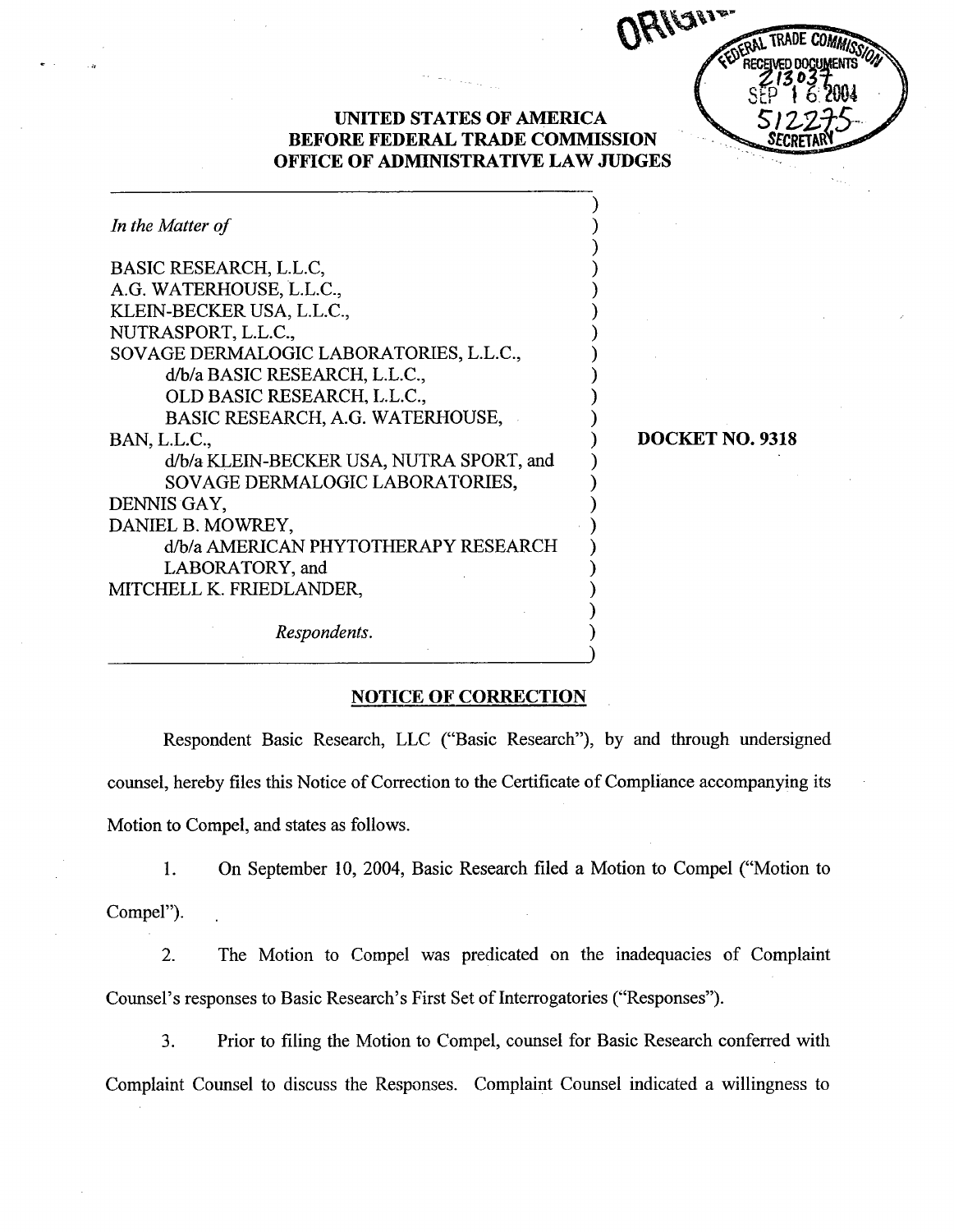supplement Interrogatory  $1(a)$ , and undersigned counsel so certified in a Certificate of Compliance pursuant to Section  $3.22(f)$  of the Commission's Rules of Practice.

 $4.$ The Certificate of Compliance further reflected that no supplemental responses had been received at the time the Motion to Compel was filed.

On Friday, September 10, 2004, however, it was discovered that Complaint  $5<sub>1</sub>$ Counsel had provided Complaint Counsel's First Supplemental Responses to Basic Research's First Set of Interrogatories ("Supplemental Responses") to Jeffrey Feldman, lead counsel for Basic Research, on Friday, September 3, 2004. A copy of Complaint Counsel's Supplemental Responses are attached hereto as Exhibit 1.

6. Unfortately, due to office closures and other complications created by both Hurricane Frances and Mr. Feldman's extensive travel schedule, the Supplemental Responses were not reviewed until after the Motion to Compel was filed.

 $7.$ Accordingly, undersigned counsel hereby issues this Notice of Correction to correct the Certificate of Compliance accompanying the Motion to Compel to reflect that Complaint Counsel provided its Supplemental Responses on September 3 2004.

8. With respect to the substance of Complaint Counsel's Supplemental Response to Interrogatory No.  $1(a)$ , Complaint Counsel responded as follows:

> ...the representations made by Respondents in promotional materials for the challenged products are strongly implied claims

See, Supplemental Responses, page 3 (emphasis added).

9. Based on Complaint Counsel's concession that none of the representations made by Respondents in promotional materials for the challenged products are express claims, Basic Research withdraws its objection as set forth in its Motion to Compel with respect to, but only with respect to, Complaint Counsel's response to Interrogatory  $1(a)$ .

 $\overline{2}$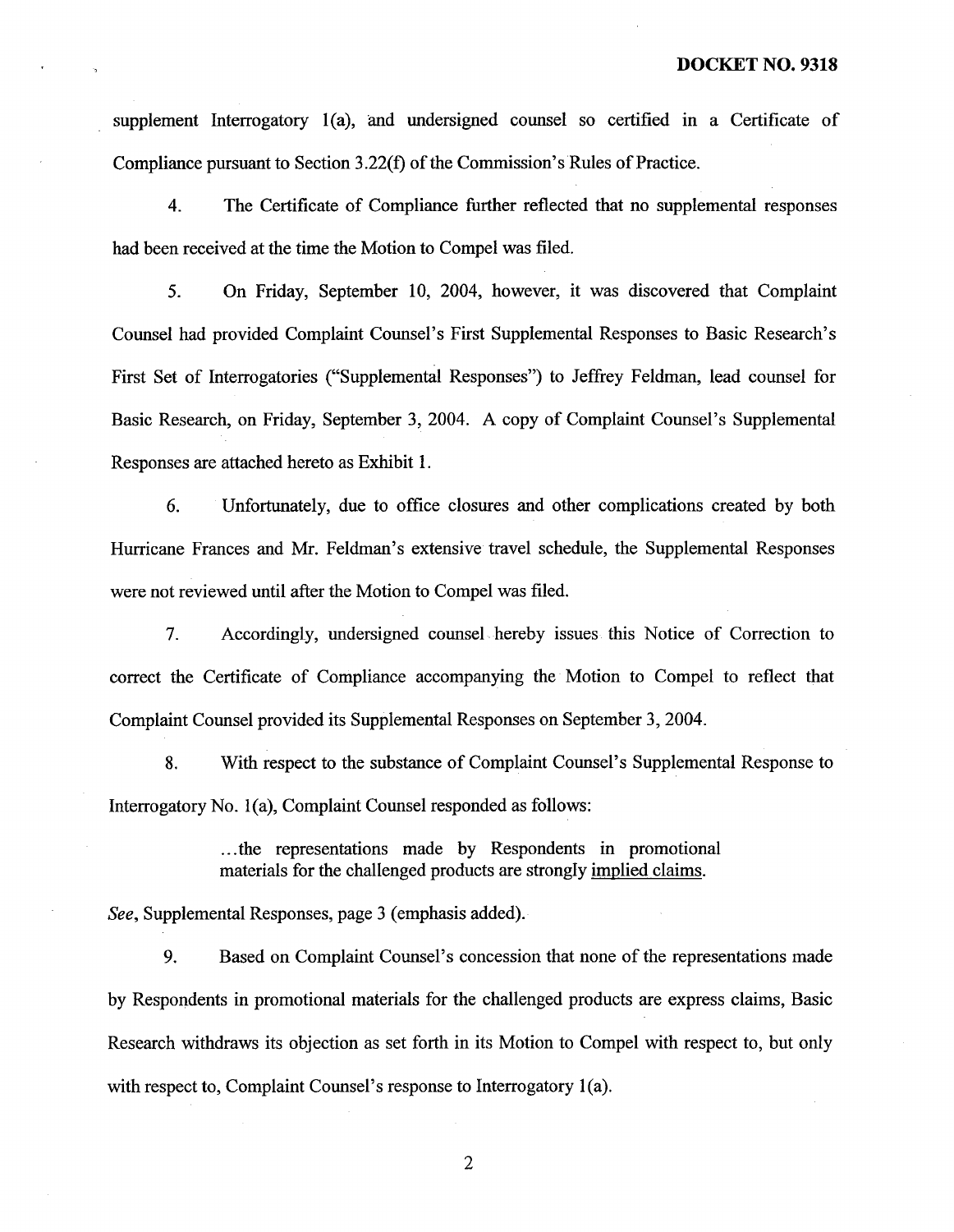Respectfully submitted

Jeffrey D. Feldman<br>Gregory L. Hillyer

Christopher P. Demetriades FeldmanGale, P. Miami Center, 19<sup>th</sup> Floor 201 South Biscayne Blvd. Miami, Florida 33131 Tel: (305) 358-5001<br>Fax: (305) 358-3309  $(305)$  358-3309

 $\mathfrak{Z}$ 

Attorneys for Respondents Basic Research, LLC AG. Waterhouse, LLC, Klein-Becker USA, LLC Nutrasport, LLC, Sövage Dermalogic Laboratories, LLC and Ban, LLC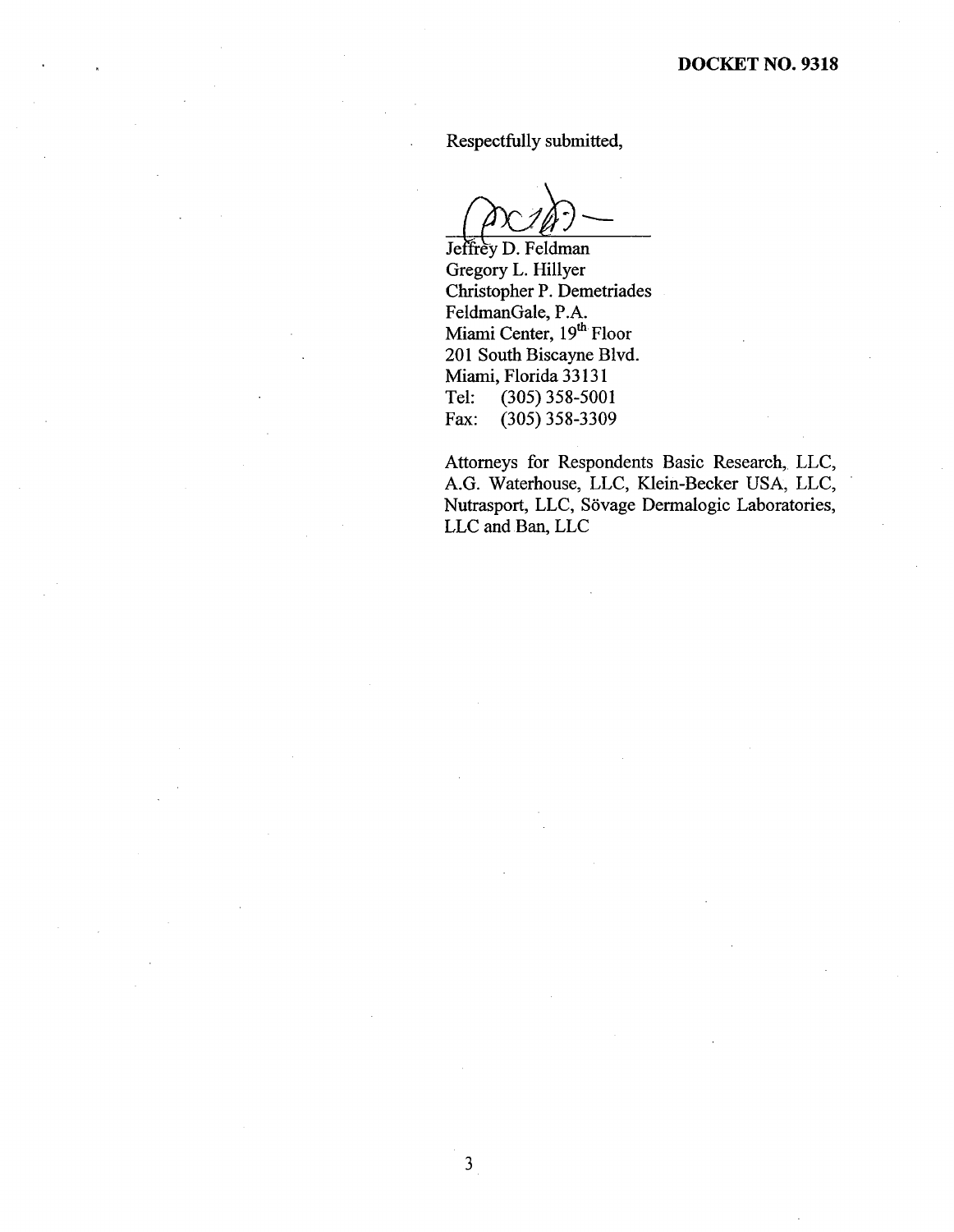#### CERTIFICATE OF SERVICE

I HEREBY CERTIFY that a true and correct copy of the foregoing Notice of Correction was provided to the following paries this 15th day of September, 2004 as follows:

(1) One (1) original and one (1) copy by Federal Express to Donald S. Clark Secretary, Federal Trade Commission, Room H-159, 600 Pennsylvania Avenue, N.W., Washington, D.C., 20580;

(2) One (1) electronic copy via e-mail attachment in Adobe<sup>®</sup> " pdf" format to the Secretary of the FTC at Secretary $@$ ftc.gov;

(3) Two (2) copies by Federal Express to Administrative Law Judge Stephen J. McGuire, Federal Trade Commission, Room H-104, 600 Pennsylvania Avenue N.W., Washington, D.C. 20580;

(4) One (1) copy via e-mail attachment in Adobe<sup>®</sup> ".pdf" format to Commission Complaint Counsel, Laureen Kapin, Joshua S. Milard, and Laura Schneider, all care of  $Ikapin@ftc.gov$ , imillard@ftc.gov; rrichardson@ftc.gov; lschneider@ftc.gov with one (1) paper courtesy copy via U. S. Postal Service to Laureen Kapin, Bureau of Consumer Protection, Federal Trade Commission, Suite NJ-2122, 600 Pennsylvania Avenue, N.W., Washington, D.C., 20580;

(5) One (1) copy via U. S. Postal Service to Elaine Kolish, Associate Director in the Bureau of Consumer Protection; Federal Trade Commission, 600 Pennsylvania Avenue, N. Washington, D.C. 20580

(6) One (1) copy via United States Postal. Service to Stephen Nagin, Esq. , Nagin Gallop & Figueredo, 3225 Aviation Avenue, Suite 301, Miami, Florida 33131.

(7) One (1) copy via United States Postal Service to Richard Burbidge, Esq. Jefferson W. Gross, Esq. and Andrew J. Dymek, Esq., Burbidge & Mitchell, 215 South State Street, Suite 920, Salt Lake City, Utah 84111 , Counsel for Denns Gay.

(8) One (1) copy via United States Postal Service to Ronald F. Price, Esq. , Peters Scofield Price, A Professional Corporation, 340 Broadway Centre, 111 East Broadway, Salt Lake City, Utah 84111 , Counsel for Daniel B. Mowrey.

(9) One (1) copy via United States Postal Service to Mitchell K. Friedlander, 5742 West Harold Gatty Drive, Salt Lake City, Utah 84111, Pro Se.

 $\overline{4}$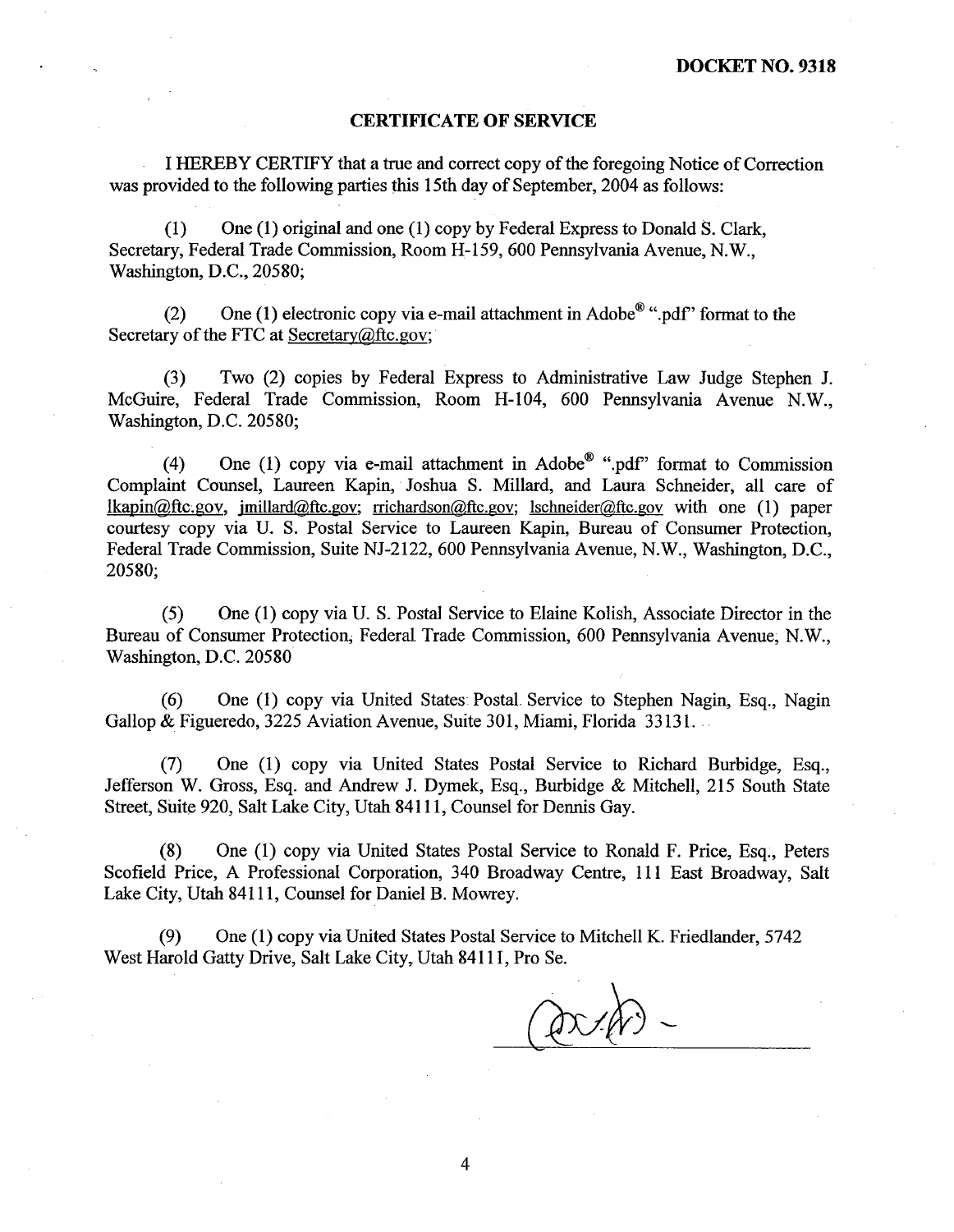#### CERTIFICATION FOR ELECTRONIC FILING

I HEREBY CERTIFY that the electronic version of the foregoing is a true and correct copy of the original document being filed this same day of September 15, 2004 via Federal Express with the Office of the Secretary, Room H-159, Federal Trade Commission, 600 Pennsylvania Avenue, N.W., Washington, D.C. 20580.

 $\checkmark$  $\mu$ )  $\rightarrow$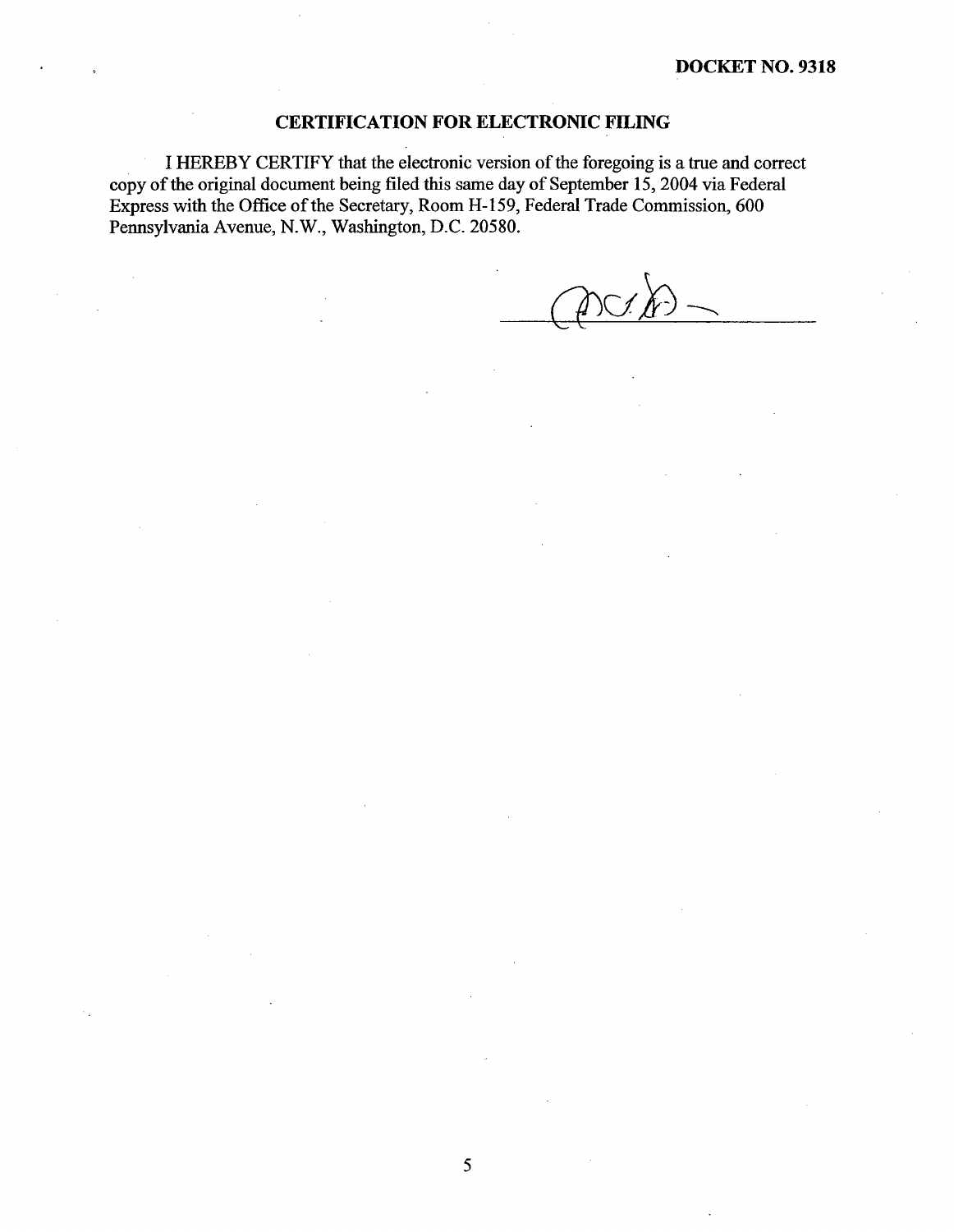## UNITED STATES OF AMRICA BEFORE THE FEDERAL TRADE COMMISSION

In the Matter of

**BASIC RESEARCH, L.L.C.,** A.G. WATERHOUSE, L.L.C., . KLEIN BECKER USA, L.L.C., NUTRASPORT, L. SOVAGE DERMALOGIC LABORATORIES, L.L.C., **BAN, L.L.C.,** DENNIS GAY, DANIEL B. MOWREY, and MITCHELL K. FRIEDLANDER,

Docket No. 9318

## **PUBLIC DOCUMENT**

Respondents.

## COMPLAINT COUNSEL'S FIRST SUPPLEMENTAL RESPONSE TO RESPONDENT'S FIRST SET OF INTERROGATORIES

On August 27, 2004, Complaint Counsel served its ReSponse to Respondent Basic . Research L.L.C.'s First Set of Interrogatories ("Respondent's Interrogatories"). Pursuant to Rule 3 .22(f) of the Commissions Rule of Practice, the parties have held several conferences in an effort in good faith to resolve by agreement certain discovery issues. As a result of those conferences, and pursuant to Rule 3.35, Complaint Counsel serve the following supplemental. response to Respondent's First Set of Interrogatories. Complaint Counsel reserves all applicable general objections set forth in Complaint Counsel's Response to Respondent's First Set of Interrogatories.

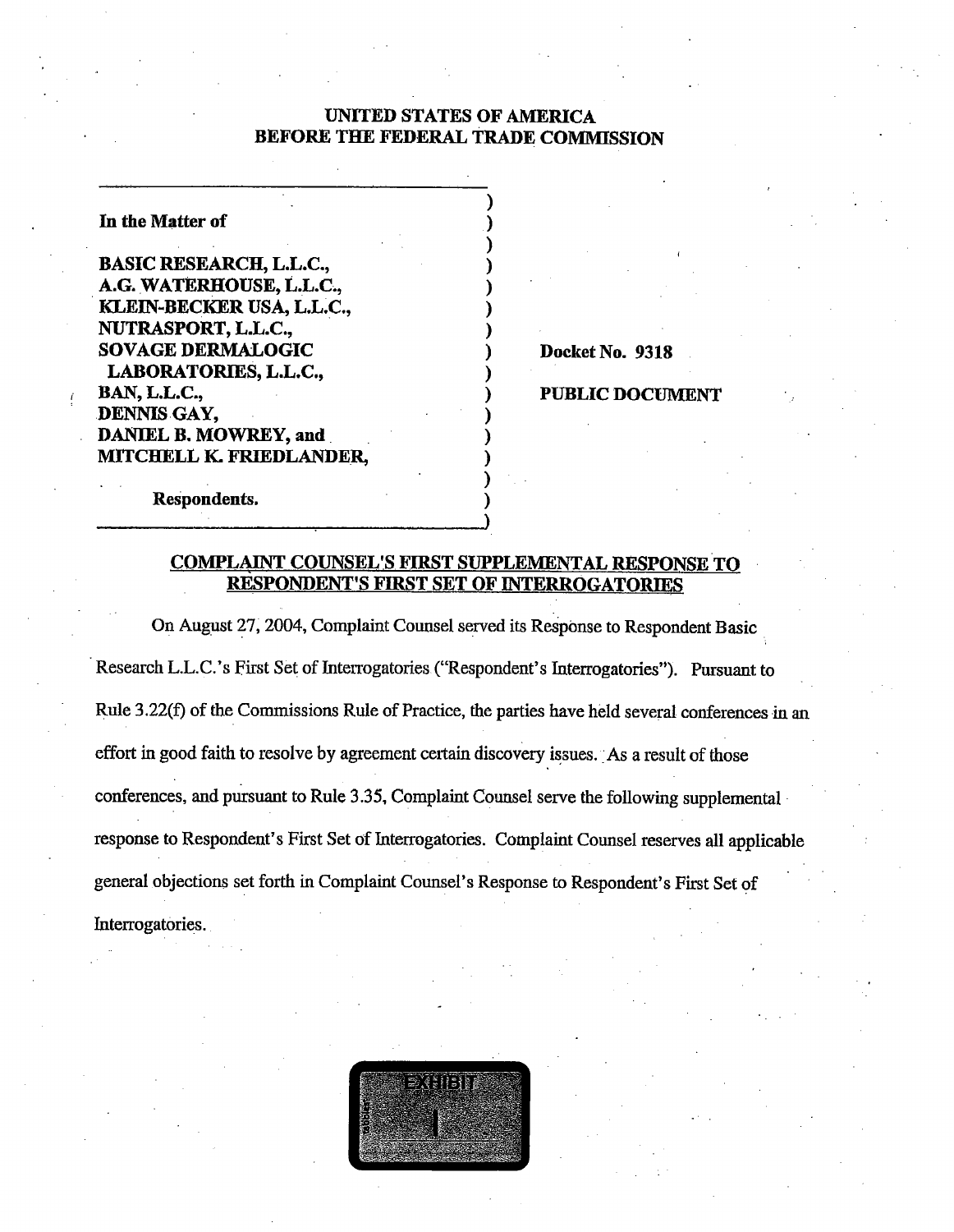#### **GENERAL RESPONSES**

1. Complaint Counsel's responses are made subject to all objections as to competence. relevance, privilege, materiality, propriety, admissibilty, and any and all other objections and grounds that would require the exclusion of any statement contained herein if any requests were asked of, or if any statements contained herein were made by, or if any documents referenced here were offered by a witness present and testifying in court, all of which objections are reserved and may be interposed at the time of the hearing.

2. The fact that Complaint Counsel have answered or objected to any interrogatory or part thereof should not be taken as an admission that Complaint Counsel accept or admit the existence of any facts or documents set forth in or assumed by such interrogatory or that such answer or objection constitutes admissible evidence. The fact that Complaint Counel have responded to any interrogatory in whole or in part is not intended and shall not be construed as a waiver by Complaint Counsel of all or any part of any objection to any interrogatory.

3. Complaint Counsel have not completed their investigation in this case, and additional facts may be discovered that are responsive to Respondent's interrogatories. Complaint Counsel reserve the right to supplement the responses provided herein as appropriate during the course of discovery.

4. As used herein, "Respondents" shall mean all Respondents named in the Complait.

5. As used herein, "Respondent's interrogatories" shall mean the interrogatories and all applicable instructions and definitions as set forth in Respondent's interrogatories.

#### Interrogatories and Responses

# INTERROGATORY NO. 1 [Respondent's Interrogatory No. 1a, b, and c]

1. With respect to each representation that you claim in your Complaint was made by one or more Respondents in Promotional Materials for the Challenged Products, please:

a) state whether you contend that the representation was express or implied; b) identify the person or persons who interpreted the Promotional Material in question and determined what representations it conveyed; and c) describe all extrinsic evidence (that is, anything other than the Promotional<br>Material itself) that was relied upon in determining what representations were<br>conveyed

2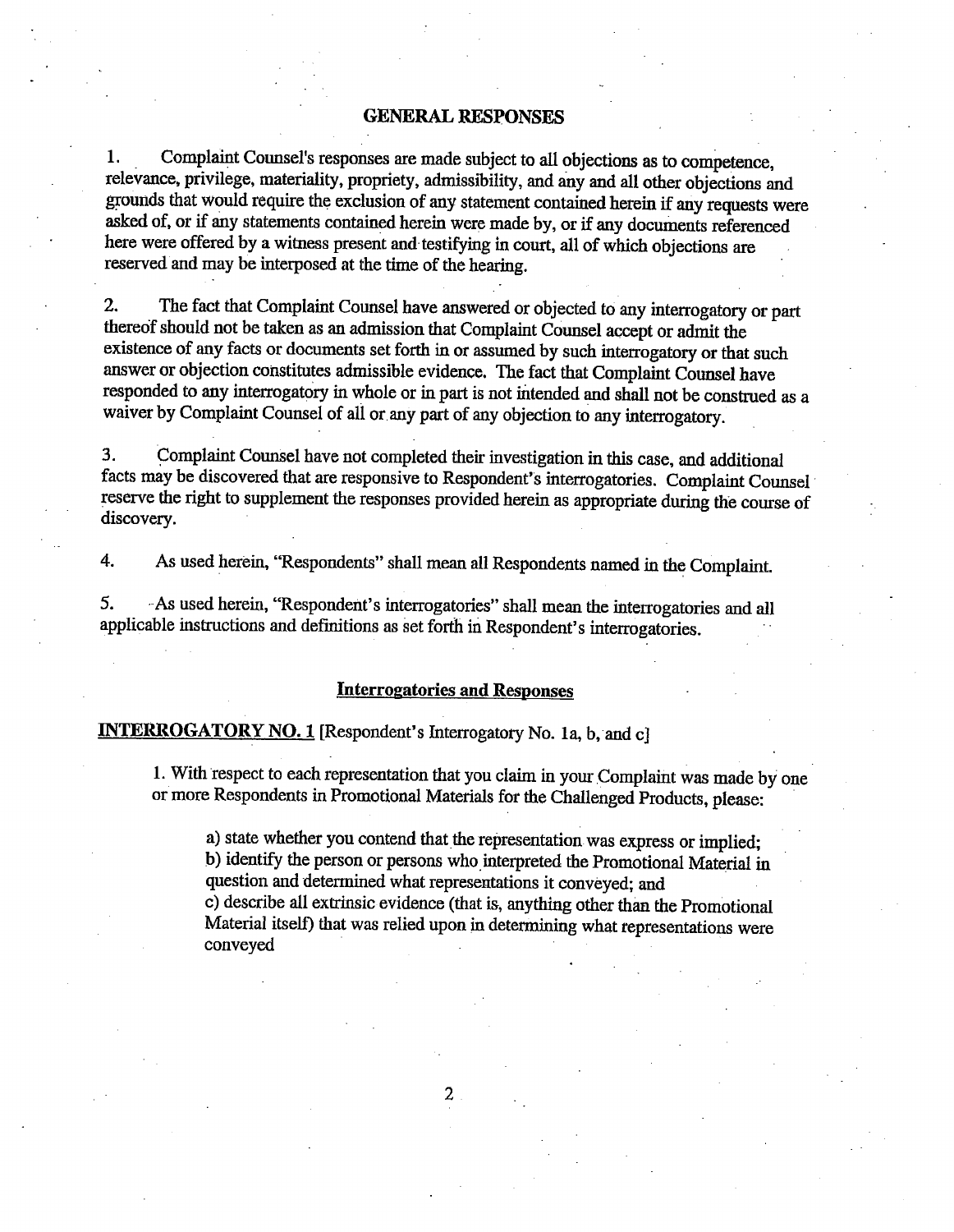Response:<br>Complaint Counsel object to the extent that Respondent has included as many as five separate interrogatories under this one numbered interrogatory, the total number of discrete and separate interrogatories is understated. Complaint Counsel's responses are numbered according to the actual number of interrogatories posed. Accordingly, Complaint Counsel have renumbered the Interrogatories with Respondent's original number in brackets.

Complaint Counsel object to the extent that this Interrogatory seeks information prepared in anticipation of litigation or disclosure of the theories and opinons of Complait Counel (General Objection 2), information protected from disclosure by the deliberative process privilege (General Objection 3), information relating to the expert witnesses that Complaint Counsel intend to use at the hearing (General Objection 4), information relating to non-testifying expert witnesses (General Objection 5), or is otherwise inconsistent with Complaint Counsel's obligations under the Rules of Practice (General Objection' 9).

Subject to and without waiving these objections or the General Objections stated above, Complait Counsel state that its Complaint alleges that Respondents have represerited the claims at issue "expressly or by implication" and that information responsive to this request will be produced in accordance with the schedule for expert discovery set forth in the Court's Scheduling Order.

Supplement:<br>Subject to and without waiving these objections or the General Objections stated above. Complaint Counsel state as follows: The Complaint alleges that Respondents have represented the claims at issue "expressly or by implication."

Express claims are those that are literally stated in a piece of promotional material, and require no evidence whatsoever beyond the text of the promotional material itself. Thompson Medical Co., 104 F.T.C. 648, 788 (1984), aff'd, 791 F.2d 189 (D.C. Cir. 1986). Implied claims are all other claims that are not expressly stated in the text of the promotional material. Such claims range from those that use language and imagery "virtually synonymous with an express claim, through language that literally says one thing but strongly suggests another, to language which relatively few consumers would interpret as making a particular representation."<br>Thompson Medical Co., 104 F.T.C. at 788-89. nims range from those that use language and imagery "virtually is<br>im, through language that literally says one thing but strongly is<br>aich relatively few consumers would interpret as making a partic<br>*ompson Medical Co.*, 10

Based upon the evidence presently available to Complaint Counsel, the representations made by Respondents in promotional materials for the challenged products are strongly implied claims. As Respondents are aware, some words in the alleged claims were literally stated in promotional materials. For example, Respondents have used the words "visible" and "substantial" and "significantly overweight" in their advertising for the Challenged Products. See, e.g., Complaint 41 and accompanying Exhibits; Complaint Counsel's Response to Respondent's First Set of Interrogs., Interrog. 6 (Respondent's Interrog. 4).

3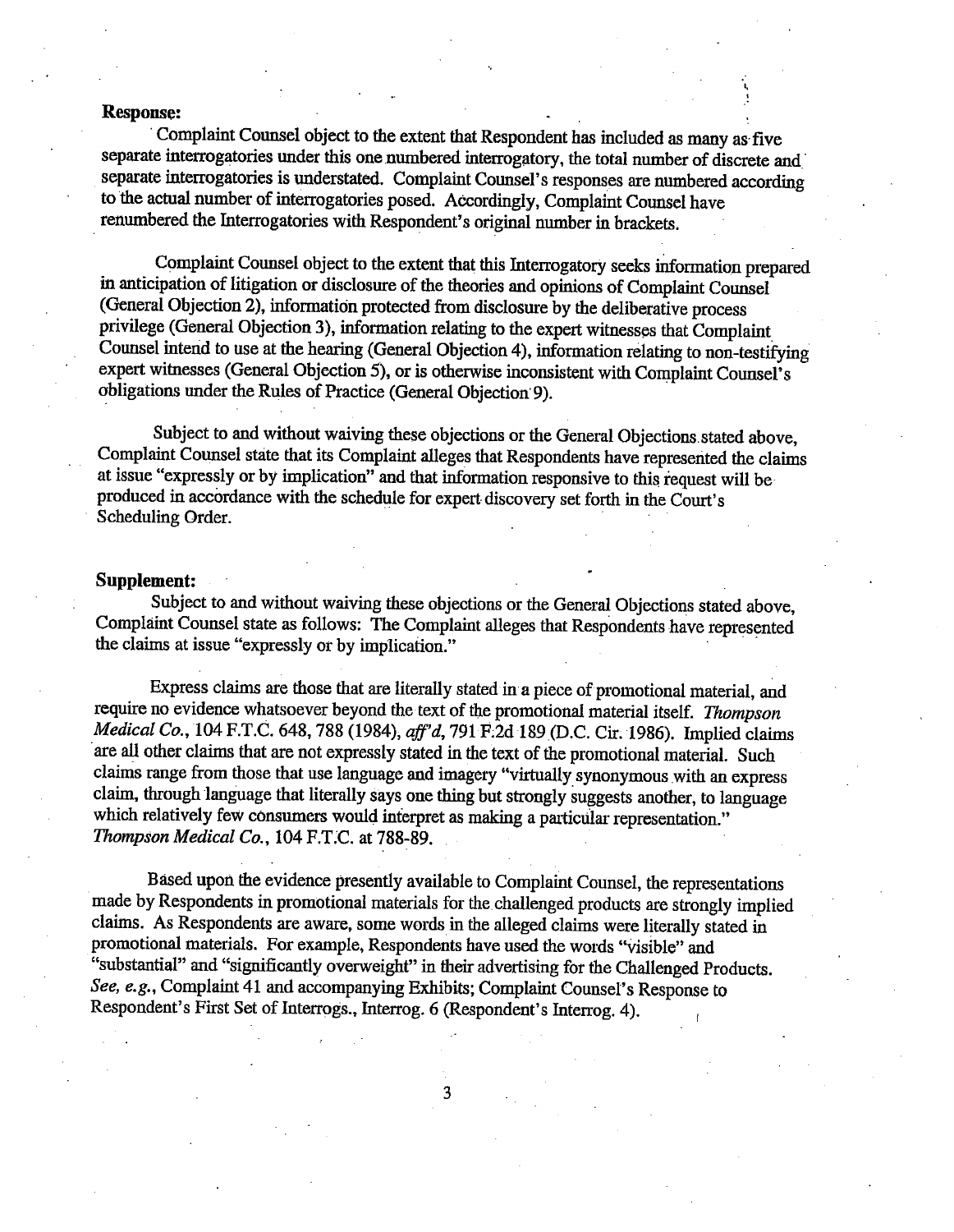Additional information responsive to this request will be produced in accordance with the schedule for expert discovery set forth in the Court's Scheduling Order.

 $\overline{4}$ 

Dated: September 3, 2004 Respectfully submitted,

Кa  $QQ$ 

Laureen Kapin . (202) 326-3237<br>Walter C. Gross . (202) 326-3319 Walter C. Gross (202) 326-3319<br>Joshua S. Millard (202) 326-2454 Joshua S. Millard Robin M. Richardson (202) 326-2798<br>Laura Schneider (202) 326-2604 Laura Schneider

**Bureau of Consumer Protection**